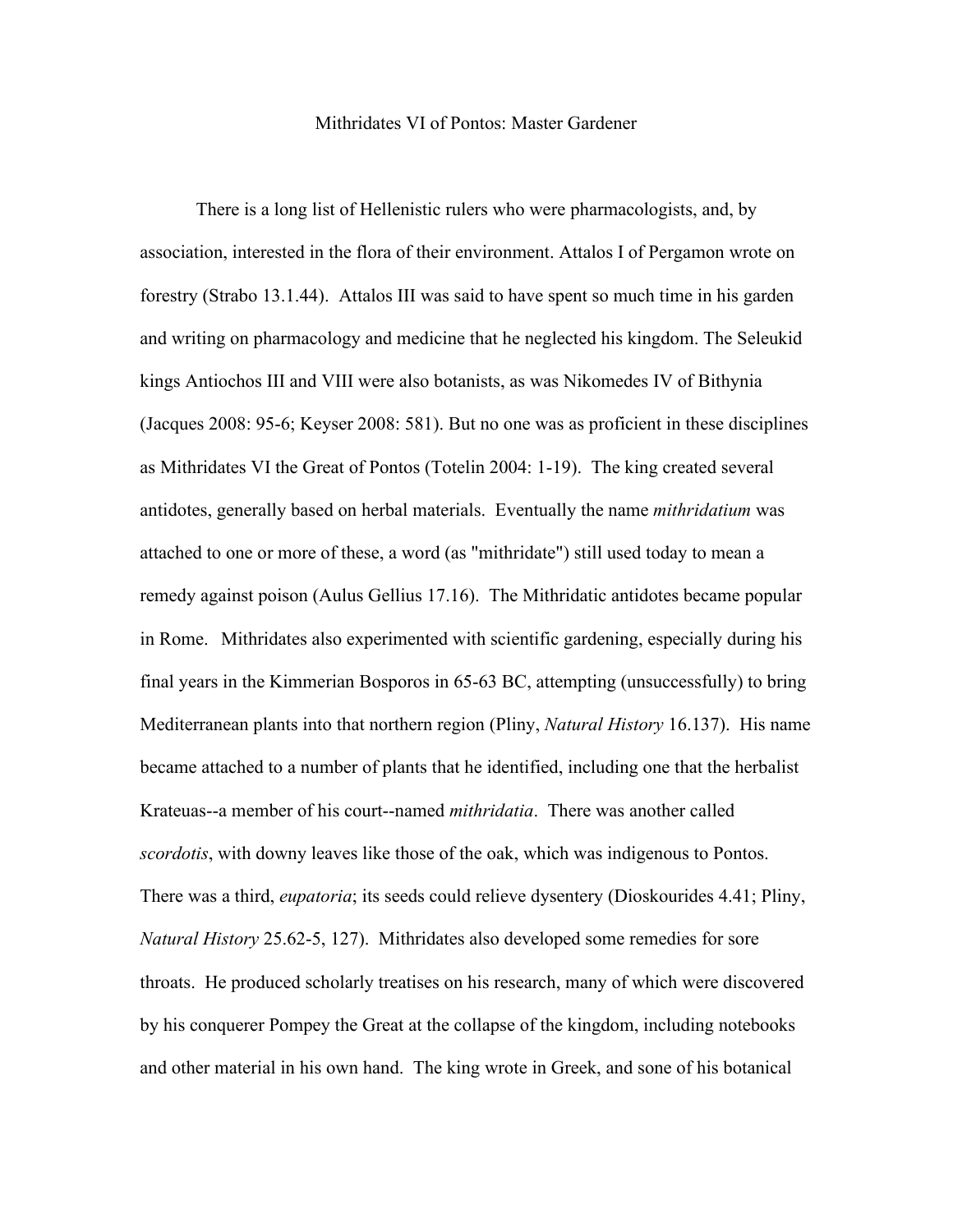and medical writings were translated into Latin by Pompeius Lenaeus, one of Pompey's freedmen and a medical authority in his own right (Pliny, *Natural History* 23.149). Ironically, the reputation of Mithridates as a master gardener had an impact on his two conquerers, Lucullus and Pompey. Even over a century later after the king's death, Lucullus' gardens on the Pincian Hill in Rome and near Naples were famed for their opulence and Eastern quality. He imported plants from Pontos, especially the cherry tree (Pliny, *Natural History* 15.102; Plutarch, *Lucullus* 39). Pompey dedicated his theater and portico in the Campus Martius in Rome a few years after his triumph over Mithridates, one of the most innovative architectural complexes of the era. It included an elaborate garden with trees from Asia, a visible remnant of Pompey's overseas career. The complex may also have had a statue of Mithridates brought from Pontos. The famous garden paintings from the villa of Livia at Prima Porta (just north of Rome), and now visible in the Museo Nazionale Romano, are perhaps the best extant example of the type of garden that aristocratic Romans cultivated, and perhaps even those of Mithridates himself. The spirit of the king as gardener was visible in Rome long after his death.

## Bibliography

Jacques, Jean-Marie. "Antiokhos VIII Philometer," Encyclopedia of Ancient Natural Scientists (ed. Keyser and Irby-Massie, London 2008) 95-6.